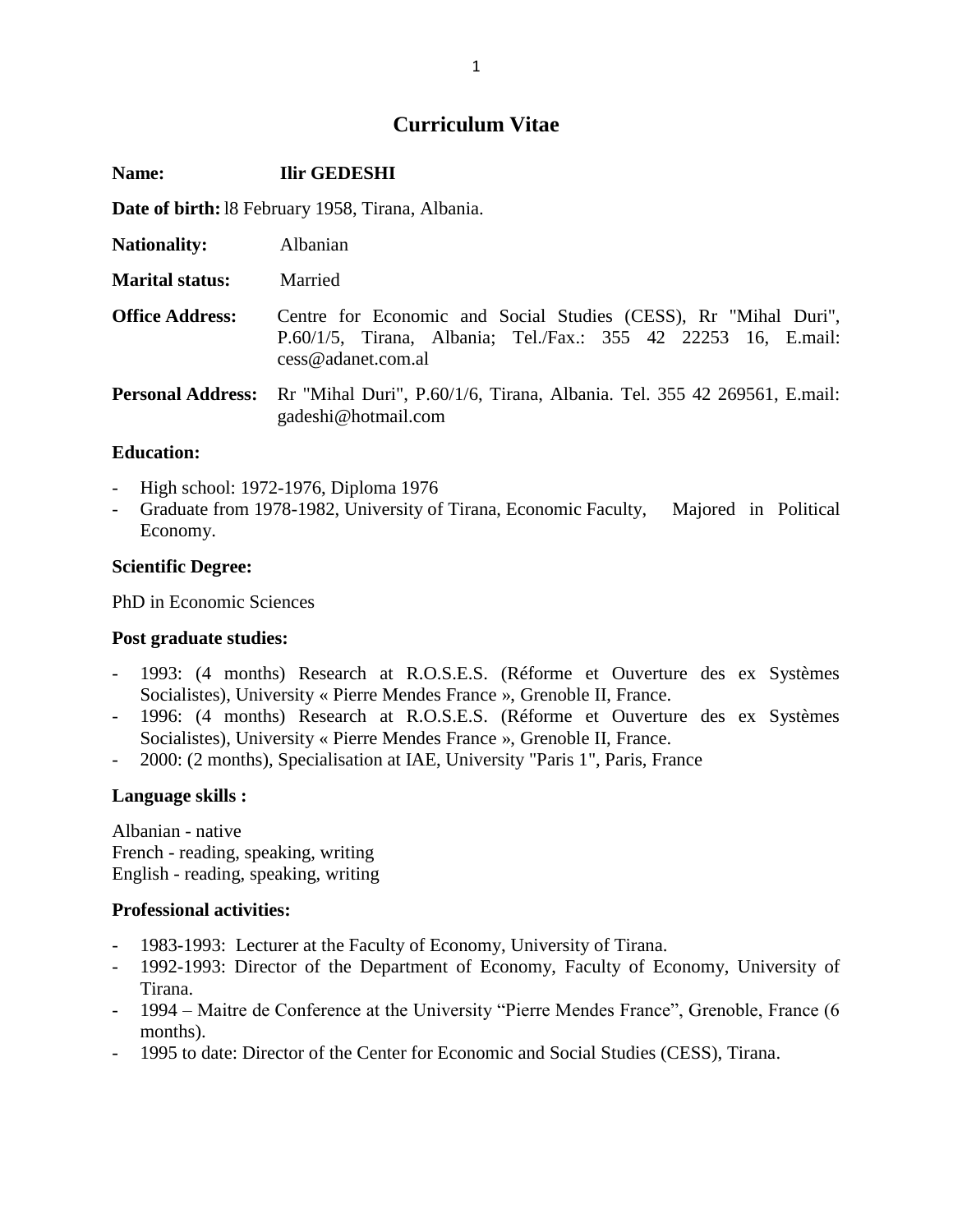## **Given Courses in:**

1983 - 1990: Political Economy (University of Tirana)

1991 - 1994: Macroeconomics (University of Tirana)

1994: Transition Economy (University "Pierre Mendes France", Grenoble, France)

2004: International Economy (University "Fan Noli", Korca)

2003-2006: Albanian Economy (Polytechnic University of Tirana)

2008-2011: Migration Policy ("Marin Barleti" University, Tirana)

2014-2015: Migration policy (University of Tirana)

# **Membership:**

- DRC Migration and Poverty, University of Sussex, UK
- European Association of Development Research and Training Institutes, EADI
- European Association for Comparative Economic Studies, EACES
- Reseau de Formation Tourisme, Mer, Montagne (Network of training on Tourism, See and Mountains)
- IMISCOE

# **Publications**

# **I. Books**

- 1. **De Soto H., Beddies S., Gëdeshi I**., Roma and Egyptians in Albania: From social exclusion to social inclusion, The World Bank, Washington D.C., 2005.
- 2. **De Soto, H. Gordon, P. Gedeshi, I., Sinoimeri, Z.,** Poverty in Albania. A Qualitative Assessment. Washington D.C, The World Bank Technical Papers, 2002.
- 3. **Sokoli L., Gëdeshi I**., Trafikimi, Rasti i Shqipërisë. Shtëpia Botuese Rinia, 2006.
- 4. **Gëdeshi I., Mara H., Dhimitri R., Krisafi H**., Emigrimi i elites intelektuale nga Shqipëria gjatë periudhës së tranzicionit, Shtëpia Botuese "Luarasi", Tirane 1999.

# **II. Articles in peer-reviewed journals**

- 1. **Gëdeshi I., Cela E., Kamberi G.,** Roma migration: is it a poverty-coping method?, *Quarterly Journal of the European Roma Rights Center*, Budapest, Hungary, 2014.
- 2. **King, R., Vullnetari, J. and Gëdeshi, I**. (eds) (2009) 'Migration and Development in Albania and Kosovo', *Southeast European and Black Sea Studies* 9(4): 385–588.
- 3. **Gëdeshi I**., The Relationship between Migration and Socio-Economic Changes in Albania, *DER DONAURAUM*, 3/2008, Vienna, Austria.
- 4. **De Soto H., Gëdeshi I**., Dimensions of Romani Poverty in Albania, Roma Rights, Number 1, 2002, *Quarterly Journal of the European Roma Rights Center*, Budapest, Hungary.
- 5. **Gëdeshi I**., The Role of Remittances from Albanian Emigrants and their Influence in the Country's Economy, *Eastern European Economics*, Vol. 40, N. 5, September-October 2002, M. E. Sharpe.
- 6. **Ditter J-G., Gëdeshi I**., Dix ans de transition economique albanaise: de l'autarcie à l'extraversion, (French), in *Cahiers d'Etudes sur la Méditerranée Orientale et le Monde Turco-Iranien*, CERI, 2000, n° 29.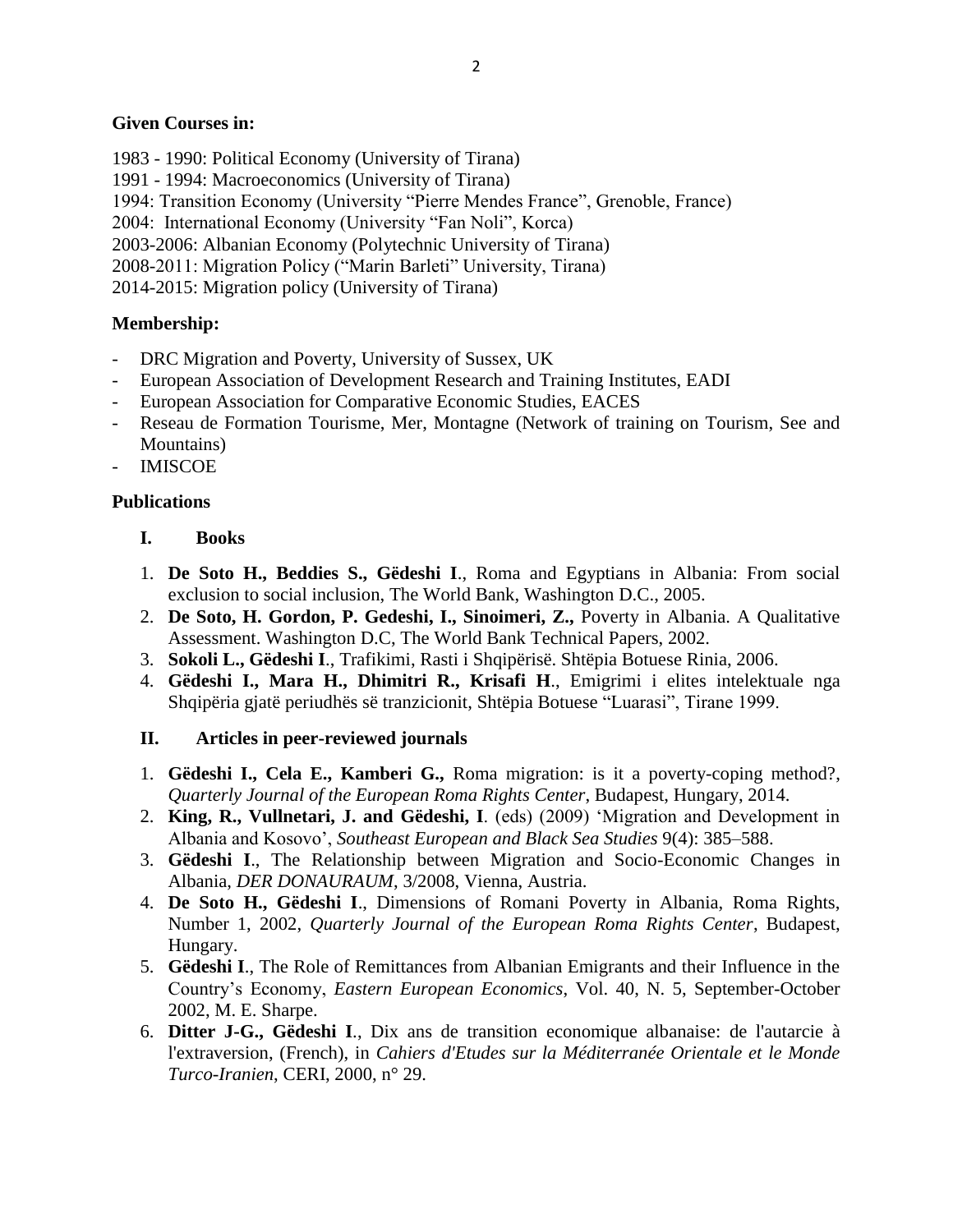- 7. **Gëdeshi I., BENSAHEL L**., Le tourisme peut-il etre un moteur de développement de l'Albanie, (French), *Les Cahiers de l'Espace Europe*, N. 15, Decembre 1999, Grenoble, France.
- 8. **Ditter J-G., Gëdeshi I**., Conditions économiques et émigration des élites intellectuelles en Albanie, (French), in *Cahiers d'Etudes sur la Méditerranée Orientale et le Monde Turco-Iranien*, CERI, 1997, n° 23, janvier-juin.
- 9. **Ditter J-G, Gëdeshi I**., L'Albanie face aux investissements directs étrangers, (French), in *Les Cahier de l'Espace Europe*, N° 9, Grenoble, France, 1997.

# **III. Book chapters**

- 1. **Gëdeshi I., de Zwager N.,** Effects of the Global Crisis on Migration and Remittances in Albania, in the book Migration and Remittances during the Global Financial Crisis and Beyond, edited by Ibrahim Sirkeci, Jeffrey H. Cohen, Dilip Ratha, The World Bank 2012, Washington D.C.
- 2. **Gëdeshi I**., From brain drain to brain gain: Mobilising Albania's skilled diaspora, in the book TAMAS K., PALME J., eds., How Migration Can Benefit Development, Institute for Future Studies, Stockholm 2006.
- 3. **Gëdeshi I**., The Role of Remittances from Albanian Emigrants and their Influence in the Country's Economy, in Kotios and Petrakos (Eds.) Restructuring and Development in Southeastern Europe, University of Thessaly Press, SEED, 2002.
- 4. **Mara H., Gëdeshi I**., The Effectiveness Issues in the Privatized Enterprises, (English), in Industrial Organisation and Entrepreneurship in Transition, Edited by Mitko DIMITROV and Kiril TODOROV, Informa Intellect Ltd., Sofia, Bulgaria, 1996.
- 5. **Gëdeshi I., Mara H**., Economic Transition in Albania: Possibilities for Cooperation with Balkan countries, in the book "The Development of the Balkan Region", (English), Edited by George PETRAKOS and Stojan TOTEV, Ashgate Publishing House, London 2000
- 6. **Gëdeshi I**., Ownership, control and performance Albania, (English), in the book "Separation of Ownership and Control in Southeast Europe. A Comparison of Bulgaria, Romania and Albania 1990 - 1996", Edited by Evgeni Peev, 1999, KOTA plc., Bulgaria
- 7. **Gëdeshi I., Misja V., Mara H**., Restructuring State Enterprises in Albania, in the book «State Enterprises Restructuring in Bulgaria, Romania and Albania», (English), edited by Mitko DIMITROV, GorexPress, Sofia, Bulgaria 1977.
- 8. **Gëdeshi I**, Albania in transition: Prospects for development and economic cooperation in the Balkans, (English), International Conference in Thesaloniki « Occupations, production-commerce, social life in Thessaloniki, 18th-20th century », Selanique 1-2 Novembre 1997.

# **IV. Working papers**

1. **Gëdeshi I., Germenji E.,** Highly Skilled Migration from Albania: An Assessment of Current Trends and the Ways Ahead, DRC Migration, Globalisation and Development, January 2008.

# **V. Research reports**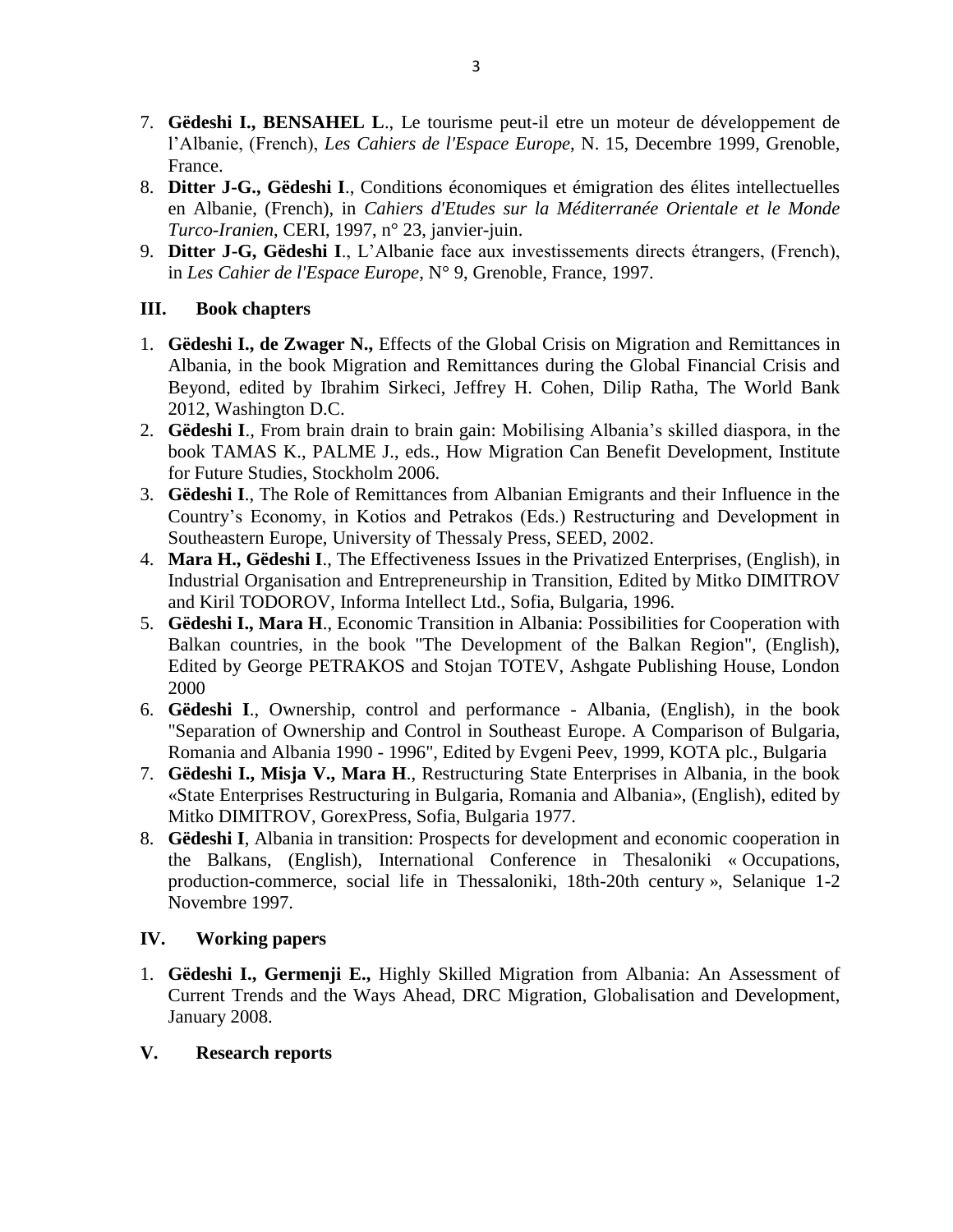- 2. **Gëdeshi I., Miluka J**., Needs Assessment Study on Roma and Egyptians Communities in Albania, UNDP, 2013.
- 3. **Gassie E., Gëdeshi I.,**Interaction between family network and firm growth in Albania, GDN/CERGE-EI Paper, 2013.
- 4. **Gëdeshi I., Jorgoni E**., Background report to the web based Mapping of Roma Children in Albania, UNICEF, 2013.
- 5. **Gëdeshi I., Jorgoni E**., Social Impact of Emigration and Rural-Urban Migration in Central and Eastern Europe. Albania. 2012. (EU, DG Employment, Social Affairs and Equal Opportunities, 2010).
- 6. **Gëdeshi I.,** Global Crisis and Migration Monitoring a Key Transmission Channel for the Albanian Economy, IOM., UNDP., WB.,Tirana, 2010.
- 7. **de Zwager, N., Gressmann, W., Gëdeshi, I**., Market Analysis: Albania Maximising the Development-Impact of Migration-related Financial Flows and Investment to Albania, Vienna, August 2010.
- 8. **de Zwager, N., Gressmann, W., Gëdeshi, I**., Market Analysis: Kosovo Maximising the Development-Impact of Migration-related Financial Flows and Investment to Kosovo, Vienna, October 2010
- 9. **Gëdeshi I., Gjokuta E.,** Living Together. MyGrant Cities (British Council, 2008).
- 10. **Gëdeshi I., Black R.,** From Brain Drain to Brain Gain: Mobilising Albania's Skilled Diaspora, A policy paper for the Government of Albania. UNDP, Tirana, 2006.
- 11. **Gëdeshi I**., At Risk: The Social Vulnerability of Roma in Albania, UNDP, Tirana, August 2006.
- 12. **De Zwager N., Gëdeshi I., Germenji E., Nikas Ch**., Competing for remittances, IOM, Tirana, 2005
- 13. **Uruci E., Gëdeshi I**., Remittances management in Albania, Programma MigraCtion, Ottobre 2003, CeSPI.

## **VI. Albanian Journal**

- 1. **Gedeshi I., Barjaba K.,** Disa aspekte të zhvillimit njerëzor të Romëve të Shqipërisë. Revista POLIS, 2014.
- 2. **Shahollari L., Gëdeshi I**., Pluralizmi dhe politikat ekonomike: konvergimi drejt nje modeli ekonomik dhe social ne Shqiperi, *Studime Sociale*, Vell. 1, Nr. 2, Instituti i Sociologjise, maj – gusht 2007.
- 3. **De Soto H., Gëdeshi I., Beddies S., Perez D**., Nga përjashtimi, te përfshirja shoqërore, *Politika & Shoqëria*, Nr. 2, 2004
- 4. **De Soto H., Gordon P., Gëdeshi I., Sinoimeri Z**., Vlerësim cilësor i varfërisë në Shqipëri, *Politika & Shoqëria*, N. 1, 2002
- 5. **De Soto H., Gordon P., Gëdeshi I., Sinoimeri Z**., Emigrimi dhe remitancat, *Ekonomia dhe Tranzicioni*, N. 4, 2001
- 6. **Manoku Y., Zoto S., Gëdeshi I**., Rreth gjendjes socio-ekonomike të romëve në rrethin e Korçës, *Politika & Shoqëria*, 2001
- 7. **De Soto H., Gordon P., Gëdeshi I., Sinoimeri Z**., Kapitali social, si vlerë dhe qëllim, *Politika & Shoqëria*, 2001
- 8. **Mema F., Gëdeshi I**., On trade marks falsification, *Ekonomia dhe Tranzicioni*, Korrik-Shtator 2000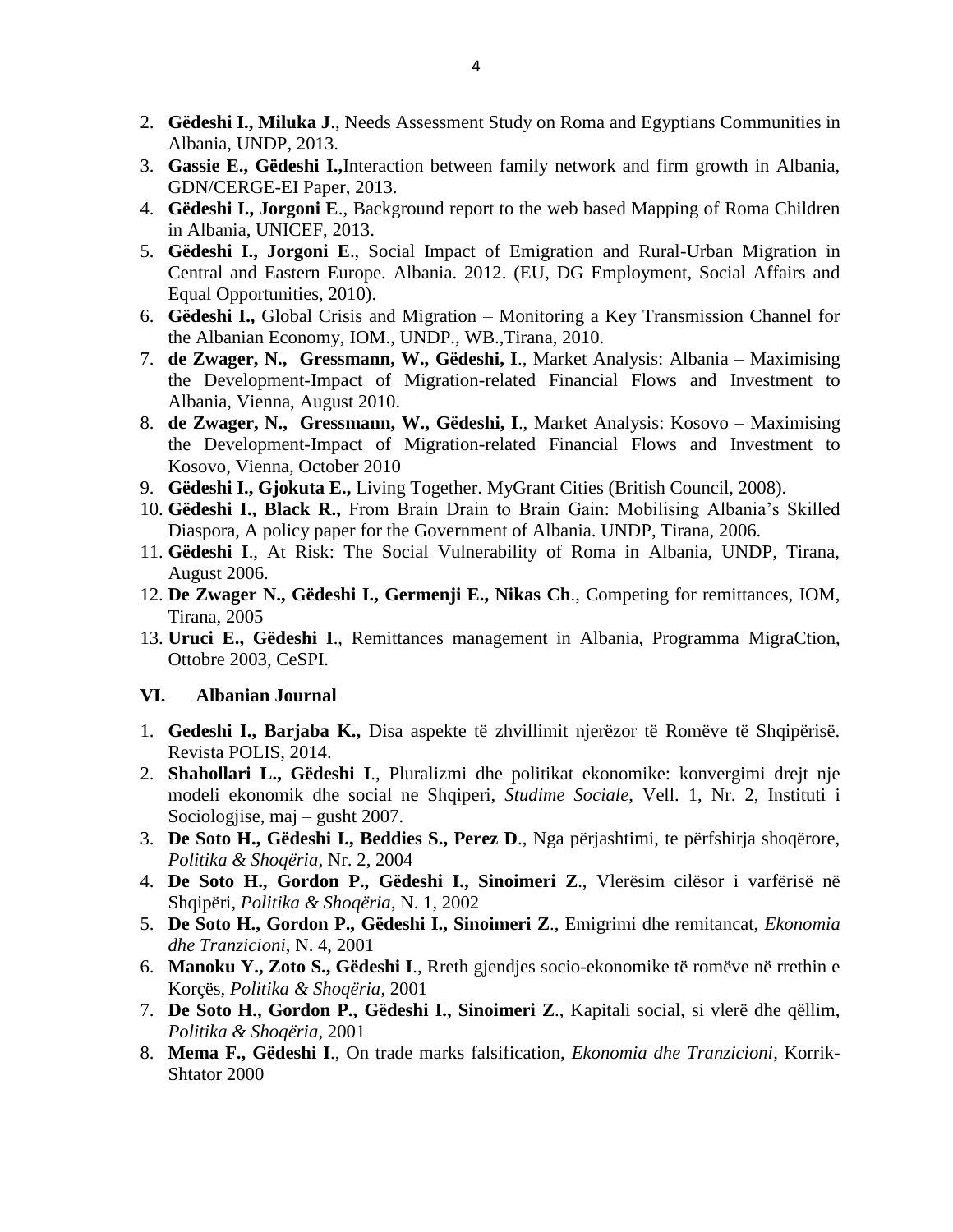- 9. **Civici A., Gëdeshi I., Shehi D**., Roli i remitancave në ekonominë shqiptare, *Ekonomia dhe Tranzicioni*, N. 2, 1999.
- 10. **Gëdeshi I**., Aspekte të emigrimit potencial intelektual nga Shqipëria, *Ekonomia dhe Tranzicioni*, 1998, N° 3.
- 11. **Gëdeshi I**., Qualitative privatization and the transformation of public enterprises in Albania, (Albanian) *Ekonomia dhe Tranzicioni*, 1998, N° 2.
- 12. **Gëdeshi I**., **Ditter J-G**., Foreign Direct Investments in Albania and Balkan Cooperation, (Albanian), in *Ekonomia dhe Tranzicioni*, 1997/1.
- 13. **Gëdeshi I**., **Ditter J-G**., Foreign Direct Investments in Albania and their perspectives, (Albanian), in Ekonomia dhe Tranzicioni, 1996/4.
- 14. **Gëdeshi I**, **Aga B**., Tourism in Albania: today and in the future, (Albanian), *Ekonomia dhe Tranzicioni*, 1997, N° 3 and 4.
- 15. **Gëdeshi I**., **Mara. H**., Transformation of public enterprise in Albania, (Albanian), *Ekonomia dhe Tranzicioni*, 1998, N° 1 and 2.
- 16. **Gëdeshi I**., **Krisafi K**., Economic relations between Albania and Balkan countries, (English), *The Balkan Analyst*, 1998, N° 1.
- 17. **Gëdeshi I**., Roli i remitancave të emigracionit shqiptar dhe ndikimi i tyre në ekonominë e vendit, *Politika&Shoqëria*, Nr. 2, dhjetor 2000
- 18. **Mara H., Gëdeshi I**., Privatization in Albania and the problem of efficiency in privatized enterprises, (Albanian), in *Ekonomia dhe Tranzicioni*, 1995/3.
- 19. **Gëdeshi I**., **Mara H**., Aspects of Albanian Intellectual emigration, (Albanian), *Ekonomia dhe Tranzicioni*, 1997/4.
- 20. **Gëdeshi I**, **Shahollari L**., Some characteristics of trade transition, (Albanian), *EkonomiadheTranzicioni*, 1997/2

#### **VII. Albanian book chapter**

- 1. **Gëdeshi I**., Punësimi i romëve, në librin "Dekada e romëve dhe situata e romëve në Shqipëri - 2012", Fondacioni Soros, Tiranë 2013.
- 2. **Mara H.,Gëdeshi I**., Economic transition in Albania and its regional and global integration, (Albanian), in the book "The social and Economic development of the Albanian lands and their regional and global integration", Speeches and communiques from the first pan-Albanian scientific Conference (Tiranë, 25 and 26 November 1999), Tiranë, Prishtinë, Shkup 2000.
- 3. **Gëdeshi I**., Control and behaviour of privatized enterprises in Albania, (Albanian), in the book «Economic Development and employment in Albania», Publication of IEFB, «Mesonjetorja» Publishing House, Tirana 1998.

#### **VIII. Other papers in Albania**

- 1. **De Soto H., Gordon P., Gëdeshi I., Sinoimeri Z**., A Qualitative Assessment of Poverty, *Albanian Observer*, 1&2&3/2002.
- 2. **Gëdeshi I**., Economic Relations between Albania and Balkan countries, (English), Albanian Observer, 1998, N° 4.
- 3. **Gëdeshi I**, Intellectual elite make a run for the border, (English), Albanian Observer, N° 11, 1997.
- 4. **Gëdeshi I**., AGA B., The Development of Tourism, (English), Albanian Observer, N° 9, 1997.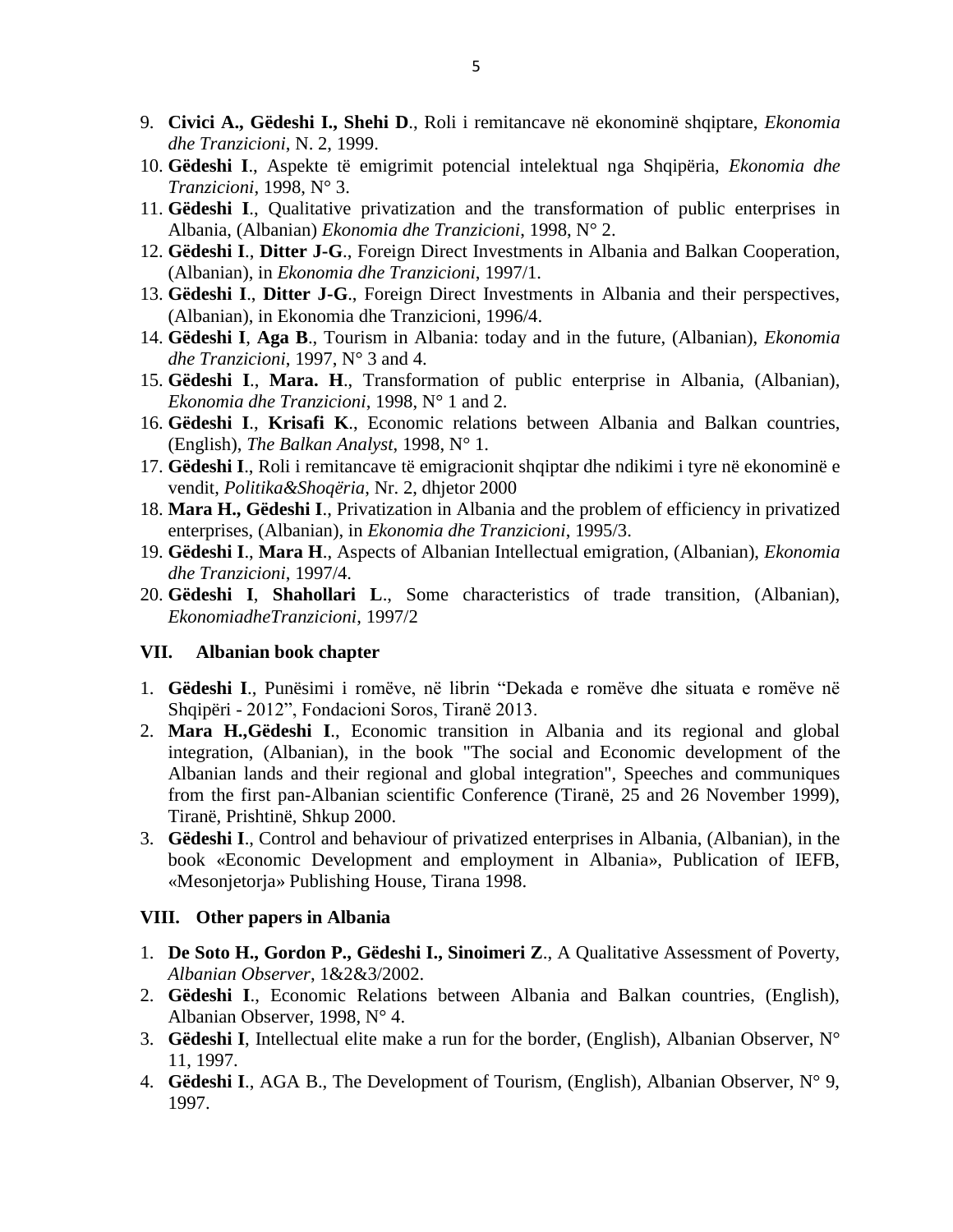- 5. **Gëdeshi I**., Some characteristics of Foreign Direct Investments in Albania, (English), Albanian Observer, 1997, N° 6.
- 6. **Gëdeshi I**, BUXHUKU Gj., The process of mass privatization and control in privatized trade companies, (English), Albanian Observer, 1997, N° 5.
- 7. **Gëdeshi I**., Some characteristics of trade transition in Albania, (English), Albanian OBSERVER, 1997, N° 3-4.
- 8. **Gëdeshi I**, BUXHUKU Gj., The strategy and the objectives of the privatization process in Albania, (English), Albanian Observer, 1997, N° 5.

## **Research Projects:**

- 1. Roma Inclusion Index, Decade of Roma Inclusion Secretariat Foundation, 2015
- 2. Intervention of Terre des hommes Albania at the National Emergency Transition Centre, Terre des homes, 2014
- 3. Roma Socio-Economic Observatory, Soros Foundation, 2013
- 4. Updating the methodology for "Mapping Roma children services in Albania", UNICEF, 2013
- 5. Mapping Roma Children in Albania, UNICEF, 2012
- 6. Needs Assessment Study on Roma and Egyptian Communities in Albania, UNDP, 2012
- 7. The Roma Migration How to maximize its benefits?, Soros Foundation, 2012
- 8. Social Impact of Emigration and Rural-Urban Migration in Central and Eastern Europe Albania (EU, DG Employment, Social Affairs and Equal Opportunities, 2010)
- 9. Global Crisis and Migration Monitoring a Key Transmission Channel for the Albanian Economy (UNDP, WB, IOM, 2010)
- 10. Interaction between family network and firm growth in Albania ( CERGE 2010)
- 11. Empowering Roma and Egyptians communities in Albania (Soros Foundation, 2009)
- 12. Maximising the Development-Impact of Migration-related Financial Flows and Investment from Austria to Bosnia and Herzegovina (IASCI, 2009)
- 13. Migration and Development in Kosova (F. Ebert Foundation, Prishtina 2009)
- 14. Mid-Term project review for the Minority Rights Capacity Building and Advocacy Project (UNDP, 2009)
- 15. Right-based curriculum development with focus on marginalized Roma/Egyptians groups in "Fan S. Noli" University of Korça (UNICEF, 2008-2009)
- 16. A Rapid assessment of the educational situation of the Roma/Egyptian children in the city of Korça (UNICEF, 2008-2009)
- 17. Strengthening the link between migration and development through developing and testing replicable migration-related products and services for migrants and their communities (IFAD, 2008-2010)
- 18. European Value Study (2008-2009)
- 19. Increasing the access of the Roma minority in local governance through the new model of communication. (Soros Foundation, 2008. In cooperation with the Albanian Helsinki Committee)
- 20. Living Together. MyGrant Cities (British Council, 2008)
- 21. External Review: CEFA Classes d'Education et de Formation en Alternance (Swiss Agency for Development and Cooperation, Tirana, 2008)
- 22. Highly Skill Migration from Albania (WB, 2008)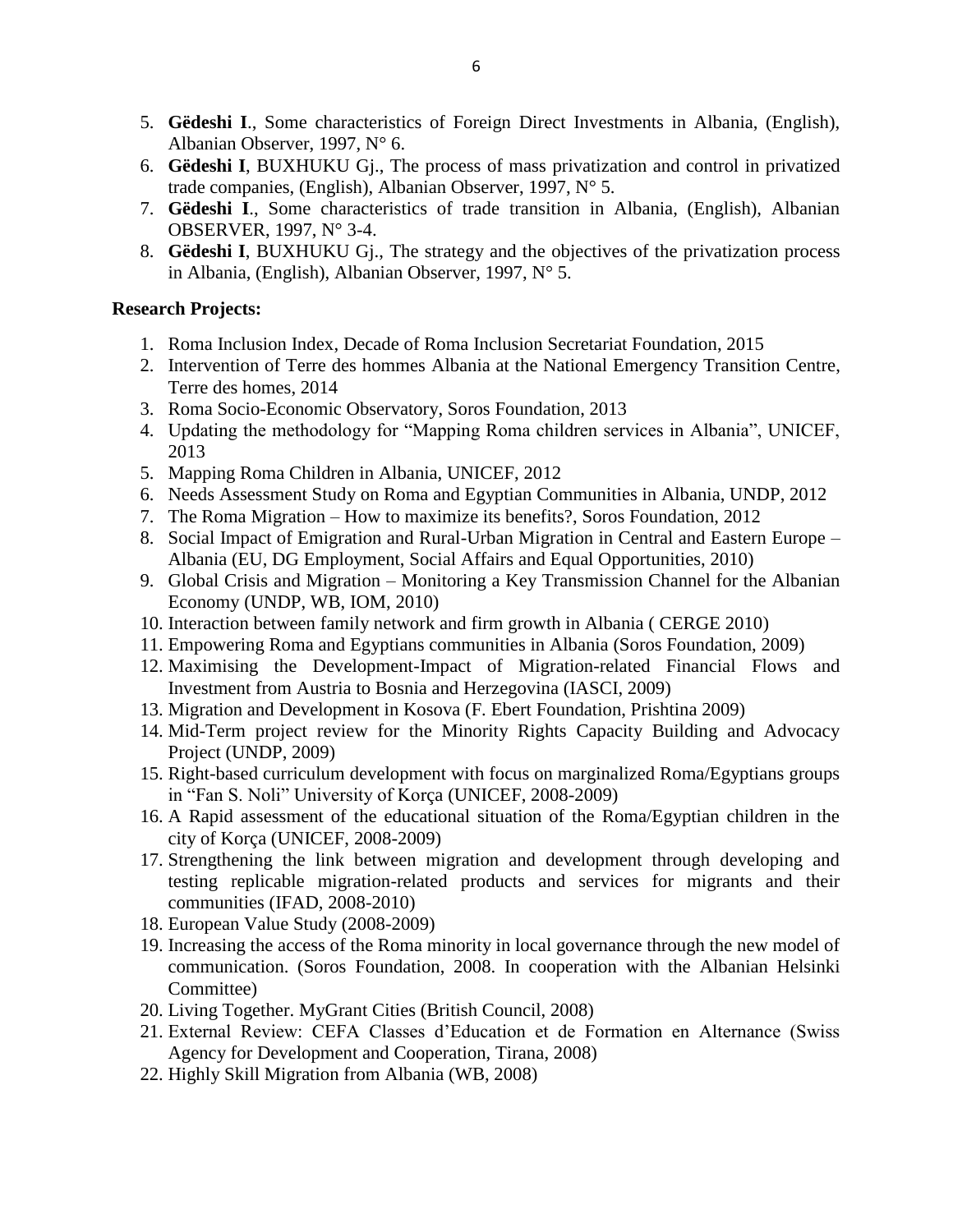- 23. Role of migration and diaspora on the political and socio-economic reform and EU integration processes in South East Europe (Austrian Science and Research Liaison Offices, 2008)
- 24. Establishing a migration research network in Albania and the Western Balkans (IMISCOE: International Migration, Integration and Social Cohesion in Europe 2007- 2010)
- 25. Maximizing the positive effects of returned migrants (American Embassy & Soros Foundation, 2007 - 2008)
- 26. Migration Communication Strategy (DFID, 2007)
- 27. Roma participation in local elections 2007 (Olof Palme Center, 2007)
- 28. Promoting Safe Migration and Preventing Human Trafficking in Albania (IOM, 2007)
- 29. Social Partnership and the Fight against the Non-Declared Work in Albania (International Labour Office, 2007)
- 30. Highly-skilled migration and mobilisation of Albanian Diaspora (DRC Migration and Poverty, Sussex University, 2007)
- 31. Albania Country Migration Report (DRC Migration and Poverty, Sussex University, 2007)
- 32. Realizimi i një vëzhgimi socio-ekonomik lidhur me komunitetin Roma në Shqipëri (UNDP, 2007)
- 33. Public Opinion Survey Severe Weather Warnings Albania (WB, 2006 2007)
- 34. Evaluation and care for reproductive health among Roma population in Morava village (Swiss Agency for Development and Cooperation, Tirana, 2006)
- 35. Poverty, Vulnerability and Migration during transition in Albania (DRC Migration and Poverty, Sussex University, 2006)
- 36. On the situation of Roma community and his development perspectives in the districts of Fier, Berat and Vlora (CRS, 2006)
- 37. Political participation, representation and election of Roma minority's representatives in the local elections of 2007 in Albania (CRS, 2006-2007)
- 38. Patterns of Migration and Human Resources Development Issues-Albania (ETF, 2006)
- 39. Study of Savings and Remittance Behaviour in Armenia (IFAD, 2006)
- 40. Independent Evaluation of Country Programme: Development of a National Programme on the Elimination of Child Labour in Albania (ILO, 2006)
- 41. Counter Trafficking Awareness Raising of Roma Communities (CRS, 2005 2006)
- 42. From Brain Drain to Brain Gain: Mobilising Albania's Skilled Diaspora, A policy paper for the Government of Albania (UNDP 2005)
- 43. The socio-economic situation of Roma in Albania (UNDP 2005)
- 44. Evaluation of the Communities Engaged in Social and Economic Development in Albania (CESEDA) project (World Learning 2005)
- 45. The trafficking of women and children on the perception of the Albanian citizens (CAAHT 2005 - 2006)
- 46. Competing for remittances (IOM 2005)
- 47. Strategjitë rajonale të zhvillimit ekonomik e social dhe ndikimi qytetar për zbatimin e tyre (Soros Foundation 2005)
- 48. Implementation of the Evaluation Survey Tool for the Regional Counter Trafficking Education Project (IOM, 2005)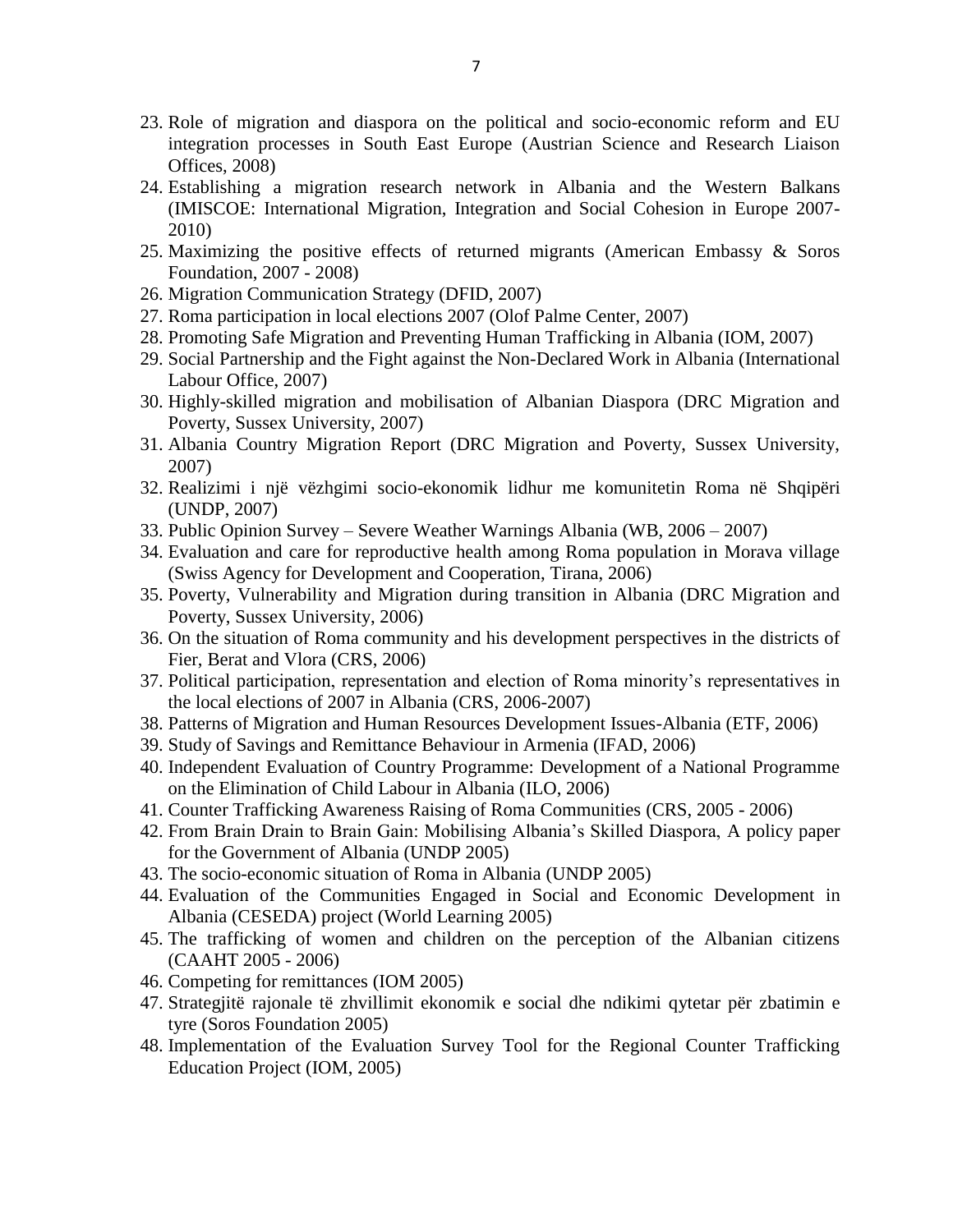- 49. The State of Worlds Children "Un-reachable and invisible children in Albania" (UNICEF, 2005)
- 50. Human Smuggling and Human Rights (2005)
- 51. A Citizen Attitude Survey (SIPU, 2005)
- 52. Analysis of socio-economic factors and trends affecting biodiversity and transboundary water quality in Micro and Macro Prespa watershed (UNDP, 2004-2005
- 53. Poverty and Social Impact Analysis for Water and Decentralisation in Albania (World Bank 2003)
- 54. A Citizen Attitude Survey (SIPU, 2003)
- 55. Creation of a databank of Albanian students and fellows who have obtained higher degrees abroad (Soros Foundations, 2003)
- 56. Economic activities and employment opportunities in rural areas within the pilot communes of Korça Clean and Green Project (UNDP, 2003)
- 57. Needs Assessment of Roma and Evgjit Communities in the district of Berat (Swiss Agency for Development and Cooperation, Tirana, 2003)
- 58. Needs Assessment of Roma and Evgjit Communities in Albania (UNDP, 2003)
- 59. A Citizen Attitude Survey (SIPU International, 2003)
- 60. Remittances managements in Albania (CESPI, 2002)
- 61. Needs Assessment for Union of Water Users Associations and their Federations (World Bank, 2002)
- 62. Needs Assessment of Roma and Evgjit Communities in Albania (World Bank, 2002)
- 63. The encouragement of social-economic development in relation to the growth of the role of the remittances (Soros Foundation and UNDP, 2002 2003)
- 64. Qualitative assessment of social economic situation of Roma community in Albania (Soros Foundation, 2002)
- 65. Study Tour of Roma leaders to Romania (World Bank grant, 2002)
- 66. Pilot Social Capital Household Survey (World Bank, 2002)
- 67. Needs Assessment of the Roma Community in Albania (Democracy Commission Small Grants, 2002)
- 68. Developing cultural and family tourism in the Korce area (Soros Foundation, 2002)
- 69. Establishment of a Socio-Economic Observatory for Supervising and Monitoring Inter-Ethnic Relationships in Southern Albania (EU Delegation, Microdemo-AL0032, 2002)
- 70. Weapons in Exchange for Development Project Evaluation (UNDP, 2001)
- 71. Assessment of a general strategy in reducing poverty ("Friedrich Ebert" Foundation, 2001)
- 72. The Impact of FDI in the Albanian Economy (Albanian Foundation of Civil Society, 2001)
- 73. Albania Fishery Development Project Social Assessment (World Bank, 2001)
- 74. Trade Union Cooperation in the Educational Field ("Friedrich Ebert" Foundation, 2000)
- 75. Albania Durres Water Supply Rehabilitation Project (World Bank, 2000)
- 76. Albania Municipal Water and Sanitation Project Social Assessment (World Bank, 2000)
- 77. Poverty in Albania A Qualitative Assessment (World Bank and UNDP, 2000)
- 78. Establishment of a Socio-Economic Observatory for Supervising and Monitoring Inter-Ethnic Relationships in Southern Albania (U.S. Department of State, Democracy Commission Small Grants, 2000)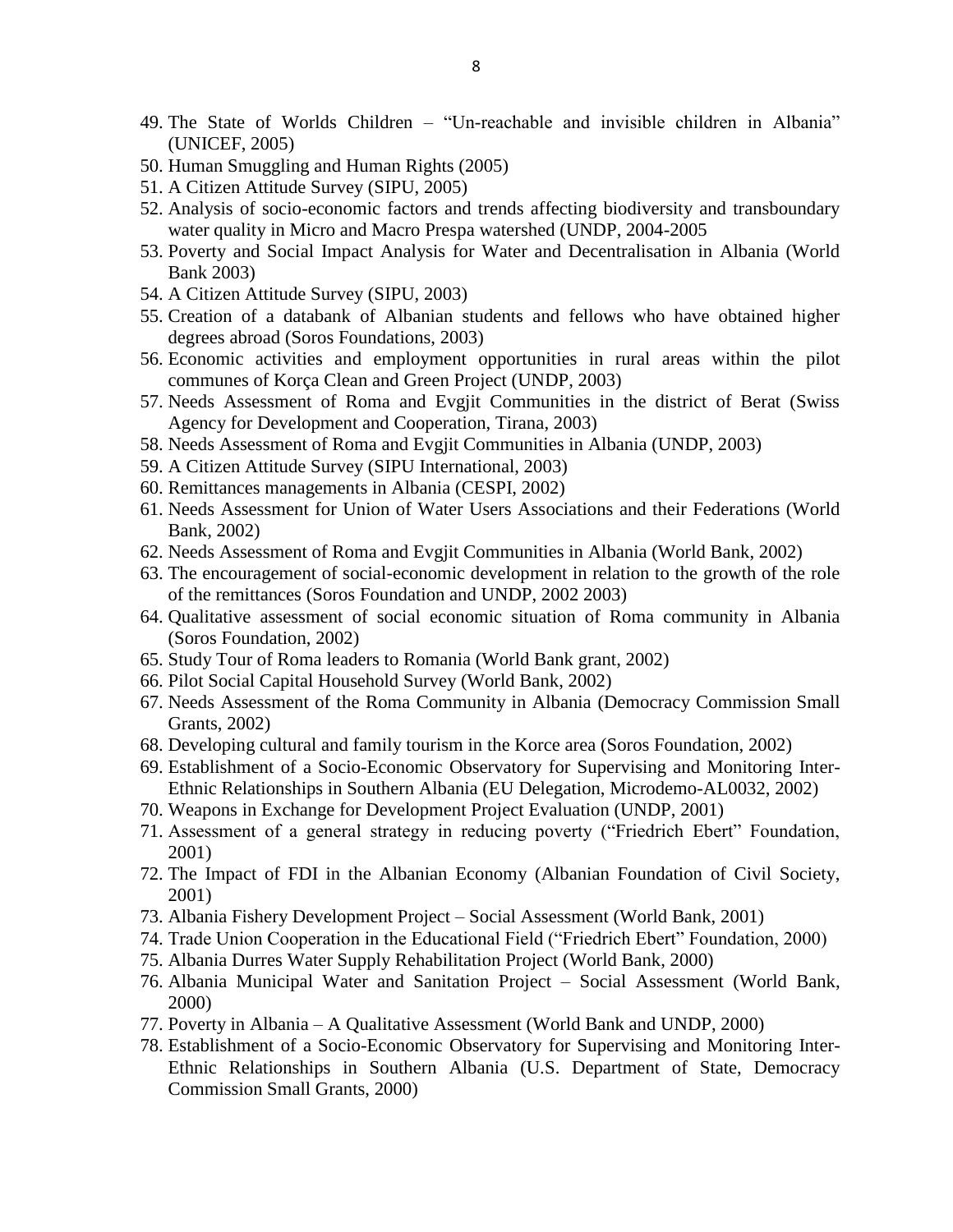- 79. Deepening of dialogue between inter-ethnic groups in southern Albania (Program PHARE Democratie, 2000)
- 80. Albania Social Service Delivery Project (World Bank, 2000)
- 81. Entrepreneur women activity encouragement in the area of familiar tourism in Saranda and Gjirokastra (SNV, 2000)
- 82. Albania Municipal Water and Wastewater Project Social Assessment (World Bank, 2000)
- 83. Situata sociale dhe perspektiva e saj ne Shqiperi ("Friedrich Ebert" Foundation, 2000)
- 84. The negative effects of the intellectual emigration on the social-economic development of the country ("Friedrich Ebert" Foundation, 2000)
- 85. Study of partial payments and the reasons of discontinued application (Besa Foundation, 2000)
- 86. Deepening of dialogue and cooperation between ethnic communities in Southern Albania (Gjirokaster, Permet, Delvine, Sarande) and the role of the civil society (Soros Foundation & King Baudouin Foundation, 2000)
- 87. Reinforcement of policies and actions to combat child exclusion in Albania (VIS, 2000- 2001)
- 88. National Early Warning System for Albania, (UNDP, 1999)
- 89. The market economy model during the transition period in Albania (F. Erbert Foundation, 1999)
- 90. Strengthening privatization in Albania, (CIPE, 1999)
- 91. Impact Assessment of Kosovo Refugees on Albania and the Region (WB, 1999)
- 92. Creation of a databank of Albanian students and fellows who have obtained higher degrees abroad (Soros Foundations, 1998)
- 93. Education Social Assessment (World Bank, 1998)
- 94. Raising awareness of intellectuals and local officials on legislative and local government issues within the framework of the new constitution (Program PHARE Démocratie, 1998)
- 95. Creation of a training center for women and handicapped persons in the area of family tourism and traditional handicrafts in Gjirokastra and Saranda (PHARE LIEN Program, 1998)
- 96. Formation, qualification, and specialization of managerial teams as an important factor in increasing the efficiency of public and private enterprises in Albania (UNDP, 1998)
- 97. Transition and intellectual emigration from Albania (FSHSHC, 1998)
- 98. Civil society for the Balkan common market, (Soros Foundation, 1998)
- 99. Qualitative Privatization and the Transformation of Public Enterprises in Albania (ORT Albania Democracy Network Program, 1998)
- 100. The role of NGOs in promoting social support for some categories of poor families in Southern Albania (Phare Lien Programme, 1997)
- 101. Aspects of the emigration of the intellectual elite during the transition period in Albania (Soros Foundation, 1997)
- 102. Migration and agricultural and rural development in Albania, Bulgaria, FYR of Macedonia, and Greece (PHARE ACE Program, 1996-1997)
- 103. Constraints in State Enterprises Restructuring in Albania (PHARE ACE Program, 1995)